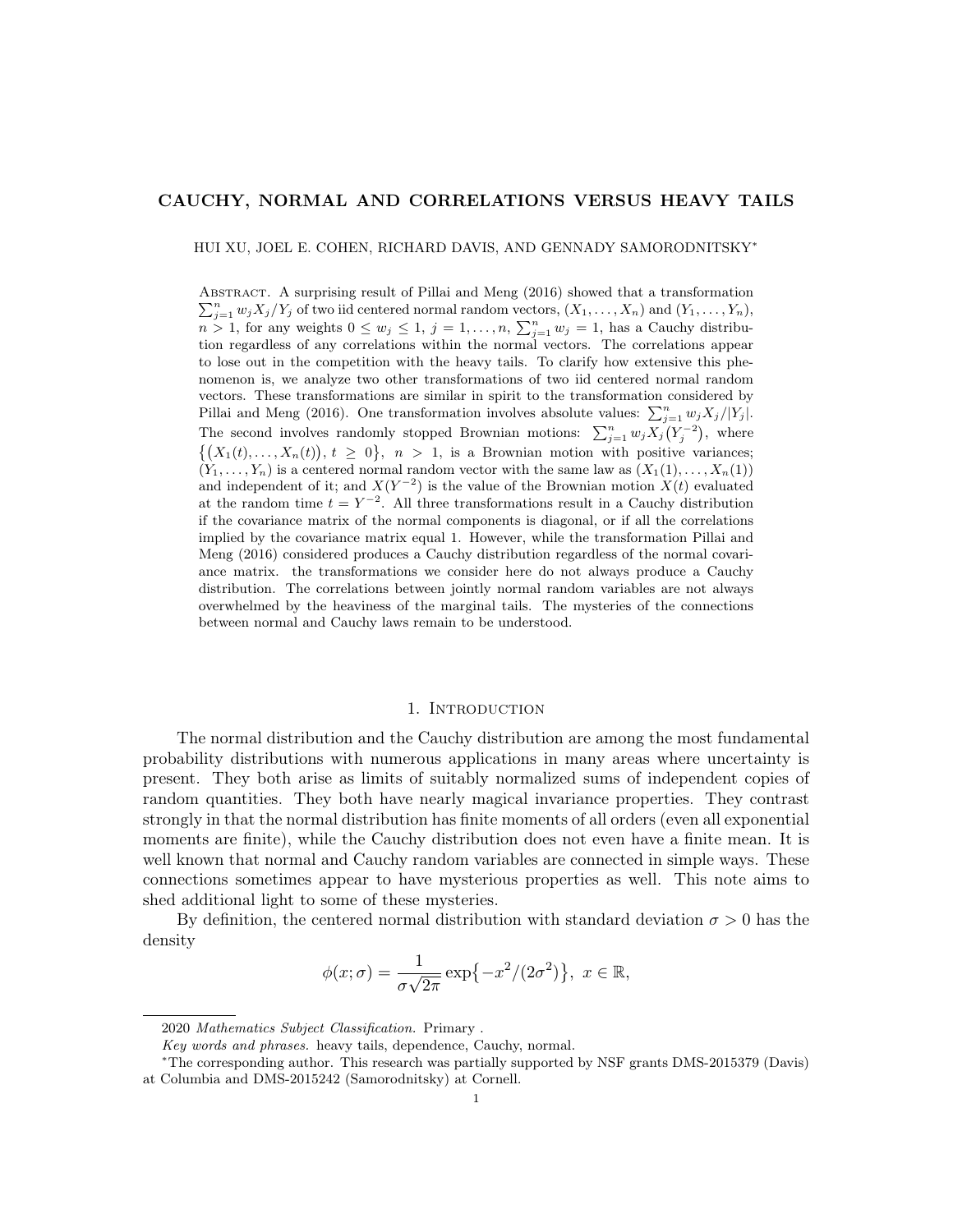while the Cauchy distribution with scale  $\sigma > 0$  has the density

(1.1) 
$$
f(x; \sigma) = \frac{\sigma}{\pi(x^2 + \sigma^2)}, \ x \in \mathbb{R}.
$$

For both distributions, the case  $\sigma = 1$  is called standard. The invariance properties of these distributions say that, if  $X_1, \ldots, X_n$  are iid copies of a centered normal X and  $\stackrel{d}{=}$  denotes equality in distribution, then

$$
\sum_{j=1}^{n} w_j X_j \stackrel{d}{=} X
$$

if  $\sum_{j=1}^n w_j^2 = 1$ , while if  $X_1, \ldots, X_n$  are iid copies of a Cauchy X, then (1.2) holds if  $\sum_{j=1}^{n} |w_j| = 1.$ 

Versions of (1.2) may hold when the  $X_1, \ldots, X_n$  are not independent. For example, recall that  $X_1, \ldots, X_n$  are jointly Cauchy if there is a finite symmetric measure Γ (the spectral measure) on the unit sphere  $S<sup>n</sup>$  such that

(1.3) 
$$
E \exp\left\{i \sum_{j=1}^{n} \theta_j X_j\right\} = \exp\left\{-\int_{S^n} \left|\sum_{j=1}^d \theta_j s_j\right| \Gamma(ds_1, \dots, ds_n)\right\}.
$$

Because  $(X_1, \ldots, X_n)$  has a symmetric distribution, the characteristic function is real-valued on the right side of (1.3). Then  $X_1, \ldots, X_n$  have identical marginals if  $\int |s_j| \Gamma(d\mathbf{s})$  is the same for all  $j$ ; see Samorodnitsky and Taqqu (1994). In particular, if the spectral measure  $\Gamma$  is concentrated on the positive and negative quadrants of the unit sphere and  $X_1, \ldots, X_n$ have the same marginals, then (1.2) still holds as long as all  $(w_j)$  are also of the same sign. In this scenario,  $X_1, \ldots, X_n$  are generally dependent since their independence requires Γ to be concentrated at the points where the unit sphere intersects the axes. In particular, if Γ is concentrated at the points  $\pm (1, \ldots, 1)/n^{1/2}$ , then  $X_1 = \ldots = X_n$  a.s. This special case shows that a convex linear combination of iid Cauchy random variables has the same law as a convex linear combination of almost surely equal Cauchy random variables!

### 2. The Pillai and Meng result

An elementary calculation shows that, if  $X, Y$  are iid centered normal and W is a standard Cauchy, then

$$
(2.1) \t\t X/Y \stackrel{d}{=} W.
$$

If X and Y are bivariate normal, then the probability density function of the ratio  $X/Y$  is derived in Pham-Gia et al. (2006) and earlier sources they cite. The ratio has a Cauchy distribution if and only if  $X$  and  $Y$  are centered and uncorrelated. For the remainder of this note, we will take  $X$  and  $Y$  to be centered and uncorrelated.

Pillai and Meng (2016) proved an amazing extension of (2.1). Let  $(X_1, \ldots, X_n)$  and  $(Y_1, \ldots, Y_n)$ ,  $n > 1$ , be iid multivariate centered normal random vectors with positive variances and a covariance matrix  $\Sigma$ . Then for any weights  $0 \leq w_j \leq 1, j = 1, \ldots, n$ ,  $\sum_{j=1}^n w_j =$ 1,

(2.2) 
$$
\sum_{j=1}^{n} w_j \frac{X_j}{Y_j} \stackrel{d}{=} W,
$$

where W is a standard Cauchy. Earlier, Drton and Xiao (2016) proved (2.2) when  $n = 2$ .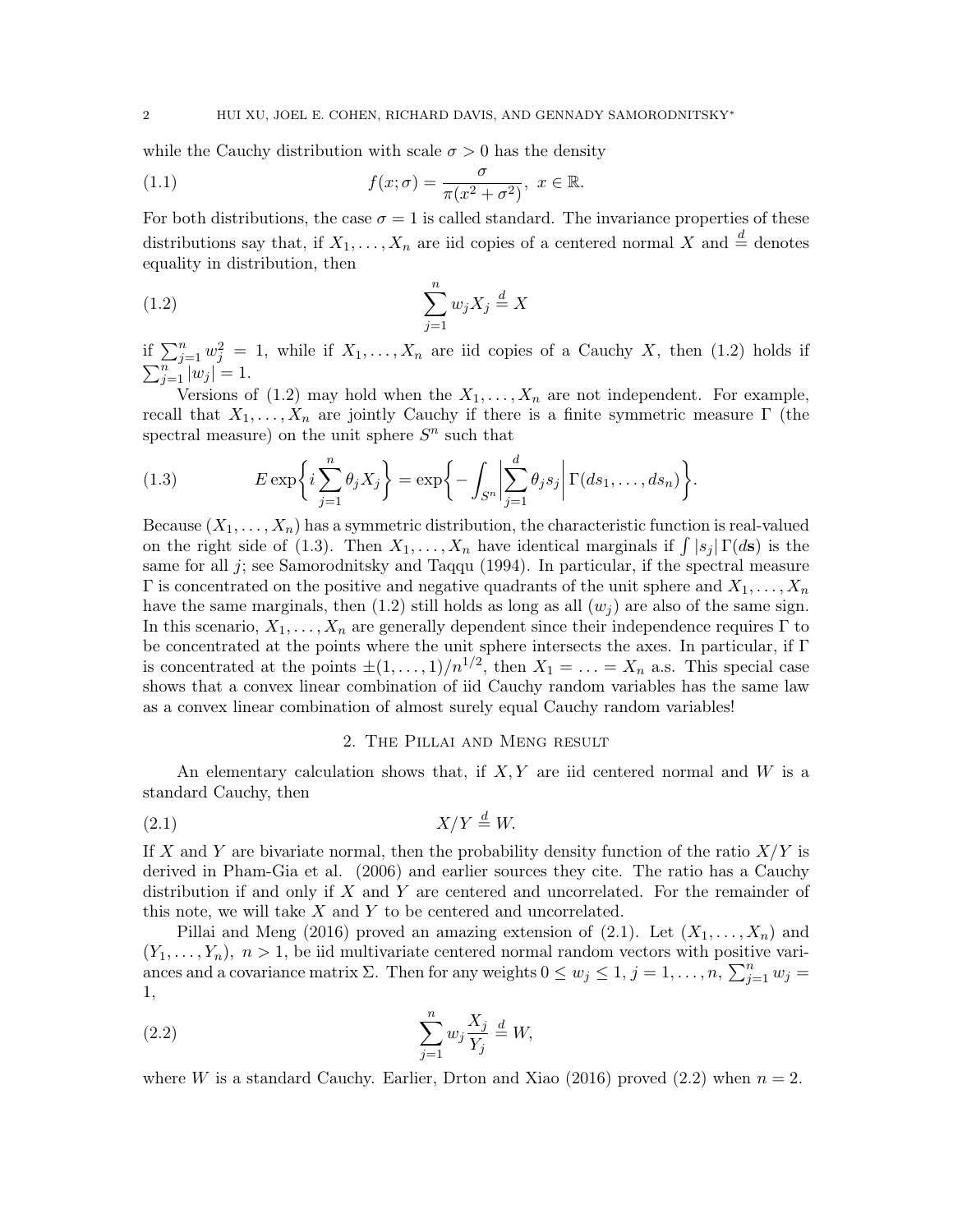What is amazing in  $(2.2)$ ? Each ratio  $X_j/Y_j$  in the sum has the standard Cauchy distribution by (2.1). If the covariance matrix  $\Sigma$  is diagonal, then these Cauchy random variables are independent, and  $(2.2)$  is simply the invariance property  $(1.2)$ . If, on the other hand, all the correlations implied by the covariance matrix  $\Sigma$  equal 1, then all terms in (2.2) are equal almost surely, and (2.2) is equivalent to the above-mentioned fact that a convex linear combination of equal Cauchy random variables has the same law as a convex linear combination of iid Cauchy random variables. The amazing part is that (2.2) holds for all other covariance matrices  $\Sigma$ .

The only comparable property of non-independent Cauchy random variables that appears to be known at this point is the property of jointly Cauchy random variables with the spectral measure  $\Gamma$  concentrated on the positive and negative quadrants of the unit sphere. It is straightforward to show that the terms in (2.2) are jointly Cauchy if and only if the normal random vectors consist of independent blocks of equal normal random variables.

Therefore, it is a special feature of the multivariate normal distribution that the ratios of the components of iid centered normal random vectors have the invariance property (1.2), regardless of the correlations among the normal components. Pillai and Meng (2016) speculate that "the dependence among them" (i.e., among the ratios of centered, dependent normal random variables) "can be overwhelmed by the heaviness of their marginal tails" (of the ratios) "in determining the stochastic behavior of their linear combinations." This speculation continues to generate interest and new results. For example, Cohen, Davis, and Samorodnitsky (2020) give another example where heavy tails overwhelm correlations among normal random variables.

Here we shall show, by two examples, that the correlations between jointly normal random variables are not always overwhelmed by the heaviness of the marginal tails. In the two subsequent sections, we analyze two other natural transformations, in the spirit of Pillai and Meng (2016), from the normal world to the Cauchy world.

## 3. Transformation 1: Absolute Values

The symmetry of a centered normal random variable and  $(2.1)$  imply that, if  $X$ ,  $Y$  are iid centered normals and  $W$  is a standard Cauchy, then

$$
(3.1)\t\t\t X/|Y| \stackrel{d}{=} W.
$$

Following Pillai and Meng (2016), let  $(X_1, \ldots, X_n)$  and  $(Y_1, \ldots, Y_n)$ ,  $n > 1$ , be iid multivariate centered normal random vectors with positive variances and a covariance matrix  $\Sigma$ . Is it true that, for any weights  $0 \le w_j \le 1$ ,  $j = 1, \ldots, n$ ,  $\sum_{j=1}^n w_j = 1$ ,

(3.2) 
$$
\sum_{j=1}^{n} w_j \frac{X_j}{|Y_j|} \stackrel{d}{=} W,
$$

where W is a standard Cauchy? As was the case with  $(2.2)$ , the claim  $(3.2)$  holds if the covariance matrix  $\Sigma$  is a diagonal matrix, and also when all the correlations implied by the covariance matrix  $\Sigma$  equal 1. However, we will show that (3.2) is not true for every covariance matrix  $\Sigma$ . The argument uses a simple property of Cauchy densities that follows immediately from (1.1):

(3.3) 
$$
f(x; \sigma) = \frac{f(0; \sigma)}{\pi^2 f^2(0; \sigma) x^2 + 1}, \ x \in \mathbb{R}.
$$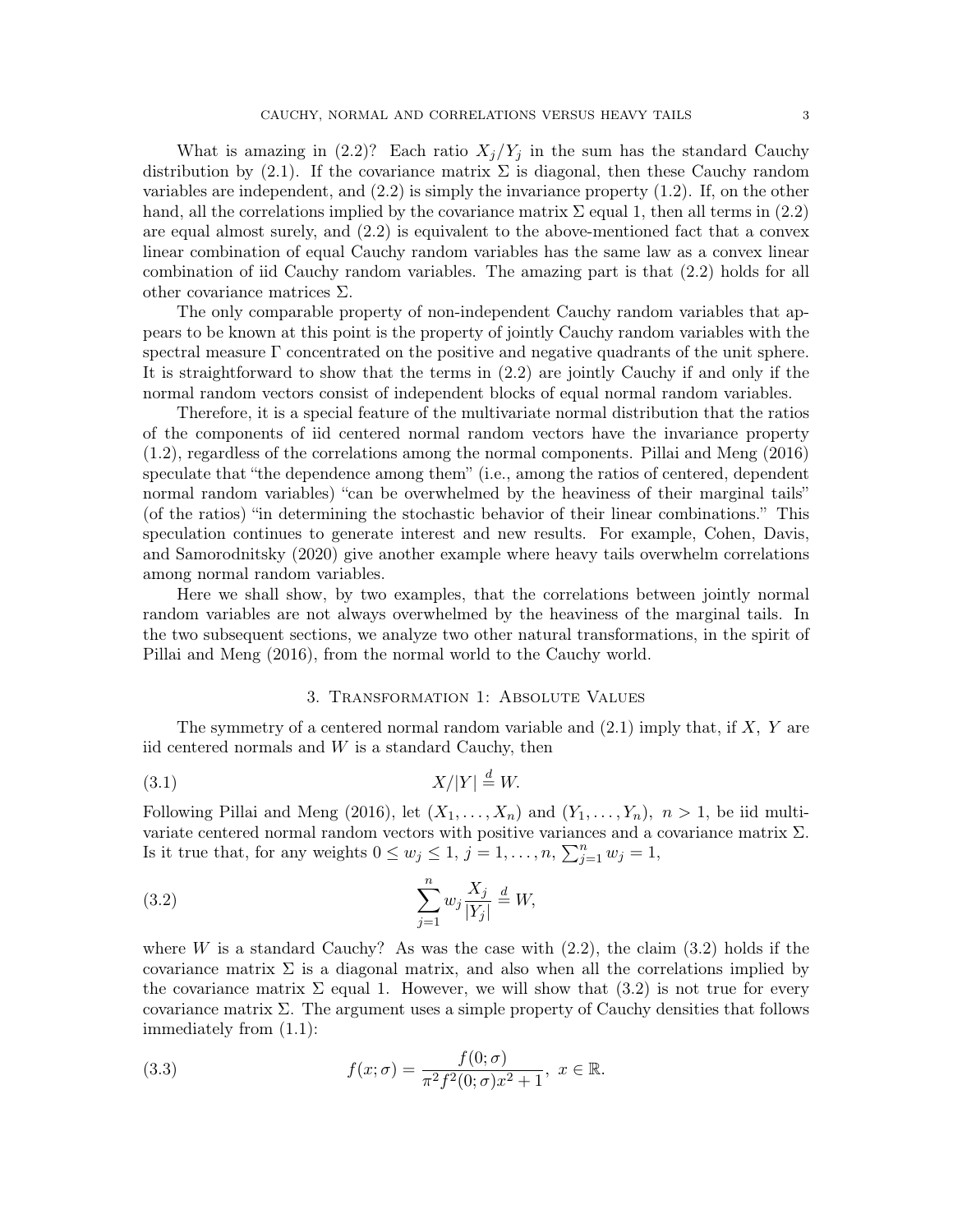It is enough to show that  $(3.2)$  does not, in general, hold when  $n = 2$ . A non-singular covariance matrix  $\Sigma$  with equal variances can be scaled so that its inverse matrix is

(3.4) 
$$
\Sigma^{-1} = \begin{bmatrix} 1 & \theta \\ \theta & 1 \end{bmatrix} \text{ for } -1 < \theta < 1.
$$

Let  $R_i = X_i/|Y_i|, i = 1, 2$ . An elementary calculation for the joint density of  $(R_1, R_2)$  gives, in the parametrization (3.4),

$$
f_{R_1,R_2}(r_1,r_2)
$$
\n
$$
= \int_{-\infty}^{\infty} \int_{-\infty}^{\infty} \frac{(1-\theta^2)|y_1y_2|}{(2\pi)^2}.
$$
\n
$$
\exp\left\{-\frac{1}{2}(y_1^2r_1^2 + 2\theta|y_1y_2|r_1r_2 + y_2^2r_2^2) - \frac{1}{2}(y_1^2 + 2\theta y_1y_2 + y_2^2)\right\} dy_1dy_2
$$
\n
$$
= 2\int_{0}^{\infty} \int_{0}^{\infty} \frac{(1-\theta^2)xy_2^3}{(2\pi)^2} \exp\left\{-\frac{1}{2}\left(x^2y_2^2(r_1^2+1) + 2\theta xy_2^2(r_1r_2+1) + y_2^2(r_2^2+1)\right)\right\}dxdy_2
$$
\n
$$
+ 2\int_{0}^{\infty} \int_{0}^{\infty} \frac{(1-\theta^2)xy_2^3}{(2\pi)^2} \exp\left\{-\frac{1}{2}\left(x^2y_2^2(r_1^2+1) + 2\theta xy_2^2(r_1r_2-1) + y_2^2(r_2^2+1)\right)\right\}dxdy_2
$$
\n
$$
= \int_{0}^{\infty} \frac{(1-\theta^2)x}{\pi^2(x^2(r_1^2+1) + 2\theta x(r_1r_2+1) + (r_2^2+1))^2}dx
$$
\n
$$
+ \int_{0}^{\infty} \frac{(1-\theta^2)x}{\pi^2(x^2(r_1^2+1) + 2\theta x(r_1r_2-1) + (r_2^2+1))^2}dx.
$$

Define the convex combination of  $R_1$  and  $R_2$  to be  $V := w_1R_1 + w_2R_2$ , where  $w_1 \in [0,1]$ and  $w_2 = 1 - w_1$ . Then the density  $g_V$  of V is given by

$$
g_V(v) = \int_{-\infty}^{\infty} \int_0^{\infty} \frac{(1 - \theta^2)w_2^3 x}{\pi^2 (w_2^2 x^2 (r^2 + 1) + 2\theta w_2 x (r(v - w_1 r) + w_2) + ((v - w_1 r)^2 + w_2^2))^2} dx dr
$$
  
(3.5)

$$
+\int_{-\infty}^{\infty} \int_{0}^{\infty} \frac{(1-\theta^2)w_2^3 x}{\pi^2 (w_2^2 x^2 (r^2+1) + 2\theta w_2 x (r(v-w_1r) - w_2) + ((v-w_1r)^2 + w_2^2))^2} dx dr
$$
  
= 
$$
\int_{0}^{\infty} \frac{(1-\theta^2)(w_2^2 x^2 - 2\theta w_1 w_2 x + w_1^2)x}{2\pi ((w_2^2 x^2 - 2\theta w_1 w_2 x + w_1^2)(x^2 + 2\theta x + 1) + (1 - \theta^2)v^2 x^2)^{3/2}} dx
$$
  
+ 
$$
\int_{0}^{\infty} \frac{(1-\theta^2)(w_2^2 x^2 - 2\theta w_1 w_2 x + w_1^2)x}{2\pi ((w_2^2 x^2 - 2\theta w_1 w_2 x + w_1^2)(x^2 - 2\theta x + 1) + (1 - \theta^2)v^2 x^2)^{3/2}} dx.
$$

For  $w_1 \in (0, 1)$  fixed, we will prove that

(3.6) 
$$
\lim_{v \to \infty} v^2 g_V(v) = 1/\pi,
$$

for all  $\theta \in (0,1)$ . Assuming that (3.6) is true, if  $g_V$  were a Cauchy density for any  $\theta \in (0,1)$ it would follow from (3.3) that

$$
g_V(0) = 1/\pi \text{ for any } \theta \in (0,1).
$$

We will show that, in fact,

(3.7) g<sup>V</sup> (0) > 1/π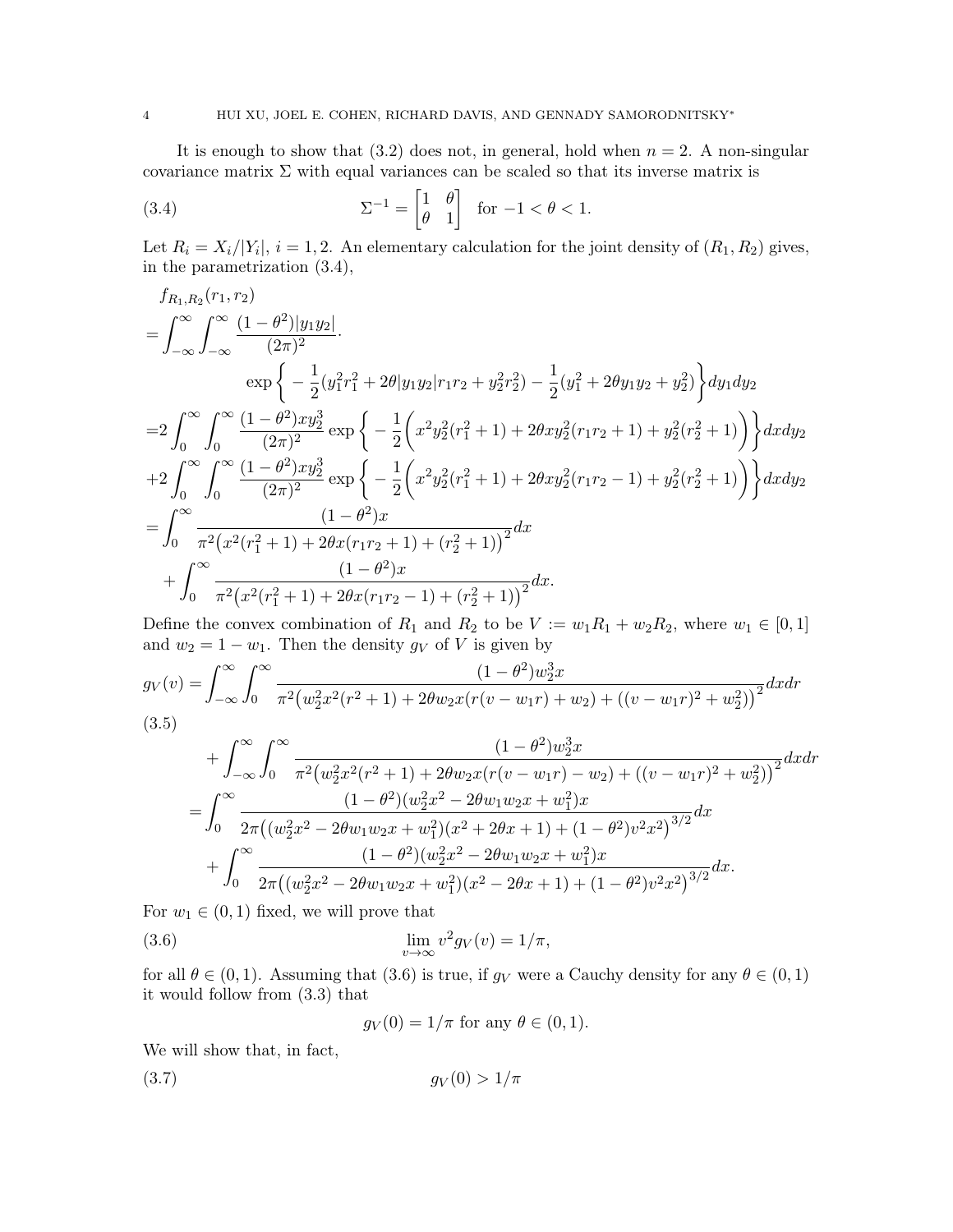for all  $\theta \in (0, \epsilon)$  for some  $\epsilon > 0$ . This precludes the possibility that  $g_V$  is a Cauchy density for all such  $\theta$ .

To establish (3.7), it suffices to show that for any  $w_1 \in (0,1)$ , the derivative of the function  $g_V(0)$  with respect to  $\theta$  is positive at  $\theta = 0$ . Indeed, by (3.5)

$$
g_V(0) = \int_0^\infty \frac{(1-\theta^2)(w_2^2x^2 - 2\theta w_1w_2x + w_1^2)x}{2\pi(w_2^2x^2 - 2\theta w_1w_2x + w_1^2)^{3/2}(x^2 + 2\theta x + 1)^{3/2}} dx + \int_0^\infty \frac{(1-\theta^2)(w_2^2x^2 - 2\theta w_1w_2x + w_1^2)x}{2\pi(w_2^2x^2 - 2\theta w_1w_2x + w_1^2)^{3/2}(x^2 - 2\theta x + 1)^{3/2}} dx,
$$

It is elementary that one may differentiate with respect to  $\theta$  inside the integrals to obtain

$$
\frac{\partial g_V(0)}{\partial \theta}\bigg|_{\theta=0} = \int_0^\infty \frac{w_1 w_2 x^2}{\pi (w_1^2 + w_2^2 x^2)^{3/2} (x^2 + 1)^{3/2}} dx > 0,
$$

as promised. We conclude that (3.7) holds and, hence (3.2) cannot be valid for  $\theta$  in a neighborhood of zero.

It remains to prove (3.6). We use the last equality of (3.5) and write in the obvious notation

$$
v^2 g_V(v) = v^2 \left[ \int_1^{\infty} + \int_1^{\infty} \right] + v^2 \left[ \int_0^1 + \int_0^1 \right] = I_1(v) + I_2(v).
$$

We have, as  $v \to \infty$ ,

$$
I_1(v) \sim (1 - \theta^2) w_2^2 \int_1^{\infty} \frac{x^3 v^2}{\pi (w_2^2 x^4 + (1 - \theta^2) v^2 x^2)^{3/2}} dx
$$
  
=  $w_2 \int_{w_2/(v(1 - \theta^2)^{1/2})}^{\infty} \frac{1}{\pi (x^2 + 1)^{3/2}} dx \to w_2 \int_0^{\infty} \frac{1}{\pi (x^2 + 1)^{3/2}} dx = w_2/\pi.$ 

Since  $I_2$  can be reduced to  $I_1$  by a variable change  $x \to 1/x$  and switching  $w_1$  and  $w_2$ , this means that  $I_2(v) \to w_1/\pi$  as  $v \to \infty$ . Because  $w_1 + w_2 = 1$ , this proves (3.6).

In summary, it is not true that, for any choice of  $(w_1, w_2)$  with  $0 < w_1 < 1$ ,  $w_1 + w_2 = 1$ , the sum on the left side of (3.2) has a Cauchy distribution for all  $\theta$  in an arbitrarily small neighborhood of the origin.

## 4. Transformation 2: Randomly Stopped Brownian Motions

Recall that an  $\mathbb{R}^n$ -valued Brownian motion  $\{(X_1(t),...,X_n(t)), t \geq 0\}$  is a continuous centered Gaussian process that starts at the origin at time zero and has stationary and independent increments. The law of such a process is completely determined by the law of its values at time 1,  $(X_1(1),...,X_n(1))$ . The covariance function of a Brownian motion is

(4.1) 
$$
cov(X_i(s), X_j(t)) = min(s, t) cov(X_i(1), X_j(1)), s, t \ge 0, i, j = 1,..., n.
$$

A Brownian motion is self-similar in the sense that, for any  $c > 0$ ,

$$
(4.2) \qquad \{ (X_1(ct), \ldots, X_n(ct)), \ t \geq 0 \} \stackrel{d}{=} \{ (c^{1/2}X_1(t), \ldots, c^{1/2}X_n(t)), \ t \geq 0 \}.
$$

If  $\{X(t), t \geq 0\}$  is a one-dimensional Brownian motion, Y is an independent copy of  $X(1)$ and  $X(Y^{-2})$  is the value of the Brownian motion  $X(t)$  evaluated at the random time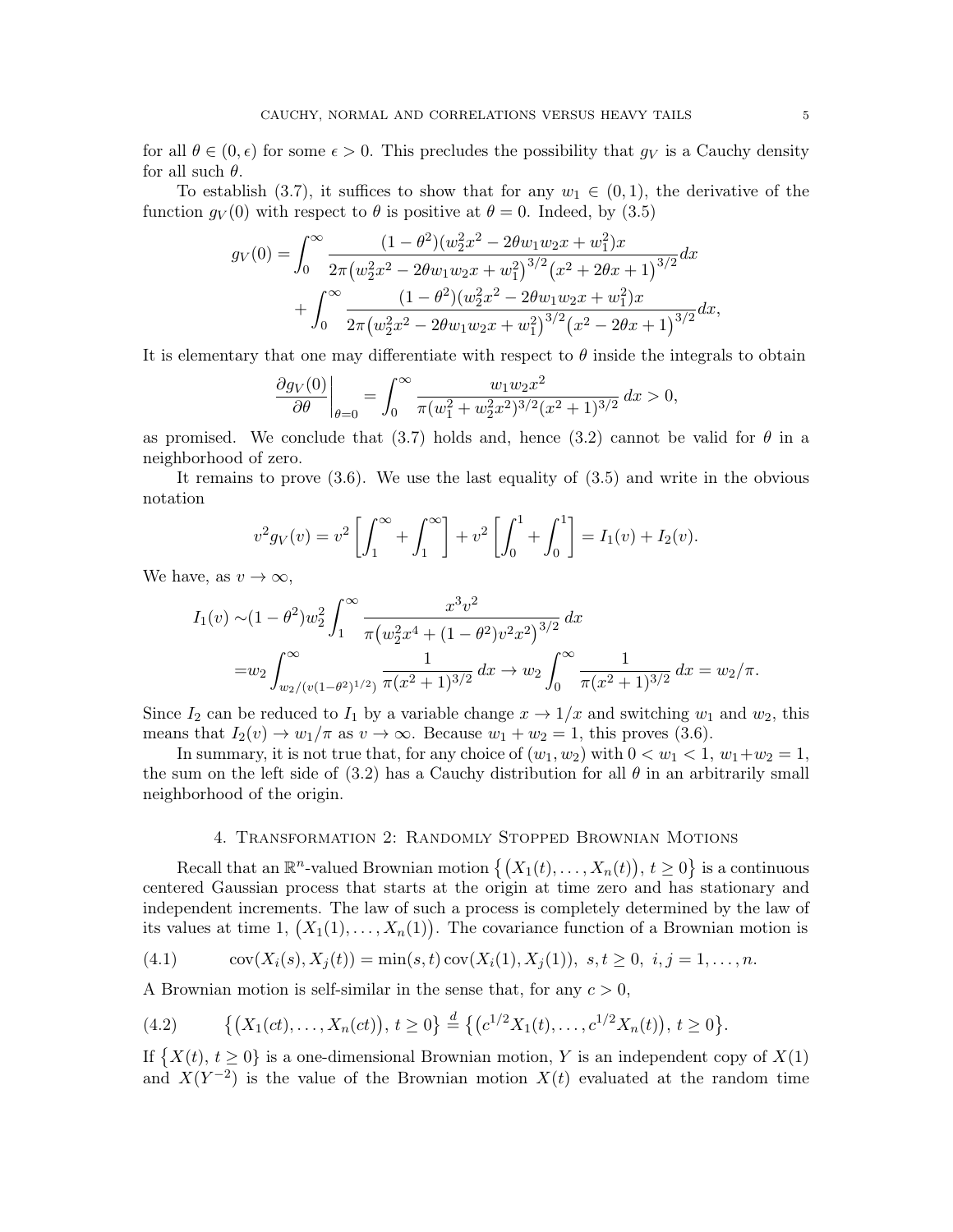$t = Y^{-2}$ , then (4.2) implies that

(4.3) 
$$
X(Y^{-2}) \stackrel{d}{=} X(1)/|Y| \stackrel{d}{=} X(1)/Y \stackrel{d}{=} W
$$

by  $(2.1)$ , where W is a standard Cauchy.

Again following Pillai and Meng (2016), let  $\{(X_1(t),...,X_n(t)), t \geq 0\}, n > 1$ , be a Brownian motion with positive variances and  $(Y_1, \ldots, Y_n)$  a centered normal random vector with the same law as  $(X_1(1),...,X_n(1))$  and independent of it. Let their common covariance matrix be  $\Sigma$ . Is it true that for any weights  $0 \leq w_j \leq 1, j = 1, \ldots, n, \sum_{j=1}^n w_j =$ 1, and any  $\Sigma$ ,

(4.4) 
$$
\sum_{j=1}^{n} w_j X_j (Y_j^{-2}) \stackrel{d}{=} W,
$$

where W is a standard Cauchy? If  $\Sigma$  is diagonal, or if all the correlations implied by  $\Sigma$ equal 1, then (4.4) holds. However, we will show that (4.4) is not true in general. The argument is similar to the one used in Section 3 and relies on the property (3.3) of the Cauchy distribution. Again we let  $n = 2$  and parametrize the inverse of  $\Sigma$  as in (3.4).

Let  $V = w_1 X_1 (Y_1^{-2}) + w_2 X_2 (Y_2^{-2})$ , with  $w_1 \in [0, 1]$  and  $w_2 = 1 - w_1$ . Let  $g_V$  be the density of V. If  $f_{Y_1,Y_2}$  is the joint density of  $(Y_1, Y_2)$ , then by  $(4.1)$ ,

(4.5) 
$$
g_V(v) = \int_{-\infty}^{\infty} \int_{-\infty}^{\infty} h_{y_1, y_2}(v) f_{Y_1, Y_2}(y_1, y_2) dy_1 dy_2,
$$

where  $h_{y_1,y_2}$  is the density of a centered normal random variable with variance

$$
\frac{w_1^2}{y_1^2(1-\theta^2)} - \frac{2w_1w_2\theta}{\max(y_1^2, y_2^2)(1-\theta^2)} + \frac{w_2^2}{y_2^2(1-\theta^2)}.
$$

The part of the integral in (4.5) over the range  $|y_1| < |y_2|$  can be written in the form

$$
\int_{-1}^{1} \int_{-\infty}^{\infty} \frac{(1-\theta^2)|x|y_2^2}{(2\pi)^{3/2}(w_1^2 - 2w_1w_2\theta x^2 + w_2^2x^2)^{1/2}} \cdot \exp\left\{-\frac{(1-\theta^2)x^2y_2^2l^2}{2(w_1^2 - 2w_1w_2\theta x^2 + w_2^2x^2)} - \frac{1}{2}(x^2y_2^2 + 2\theta x|y_2|y_2 + y_2^2)\right\} dy_2 dx
$$
  
= 
$$
\int_0^1 \frac{(1-\theta^2)(w_1^2 - 2w_1w_2\theta x^2 + w_2^2x^2)x}{2\pi((w_1^2 - 2w_1w_2\theta x^2 + w_2^2x^2)(x^2 + 2\theta x + 1) + (1 - \theta^2)x^2v^2)^{3/2}} dx
$$
  
+ 
$$
\int_0^1 \frac{(1-\theta^2)(w_1^2 - 2w_1w_2\theta x^2 + w_2^2x^2)x}{2\pi((w_1^2 - 2w_1w_2\theta x^2 + w_2^2x^2)(x^2 - 2\theta x + 1) + (1 - \theta^2)x^2v^2)^{3/2}} dx.
$$

Computing in an identical manner the part of the integral in (4.5) over the range  $|y_2| < |y_1|$ gives

$$
(4.6) \quad g_V(v) = \int_0^1 \frac{(1-\theta^2)(w_1^2 - 2w_1w_2\theta x^2 + w_2^2x^2)x}{2\pi((w_1^2 - 2w_1w_2\theta x^2 + w_2^2x^2)(x^2 + 2\theta x + 1) + (1 - \theta^2)x^2v^2)^{3/2}} dx + \int_0^1 \frac{(1-\theta^2)(w_1^2 - 2w_1w_2\theta x^2 + w_2^2x^2)x}{2\pi((w_1^2 - 2w_1w_2\theta x^2 + w_2^2x^2)(x^2 - 2\theta x + 1) + (1 - \theta^2)x^2v^2)^{3/2}} dx + \int_0^1 \frac{(1-\theta^2)(w_2^2 - 2w_1w_1\theta x^2 + w_1^2x^2)x}{2\pi((w_2^2 - 2w_1w_2\theta x^2 + w_1^2x^2)(x^2 + 2\theta x + 1) + (1 - \theta^2)x^2v^2)^{3/2}} dx
$$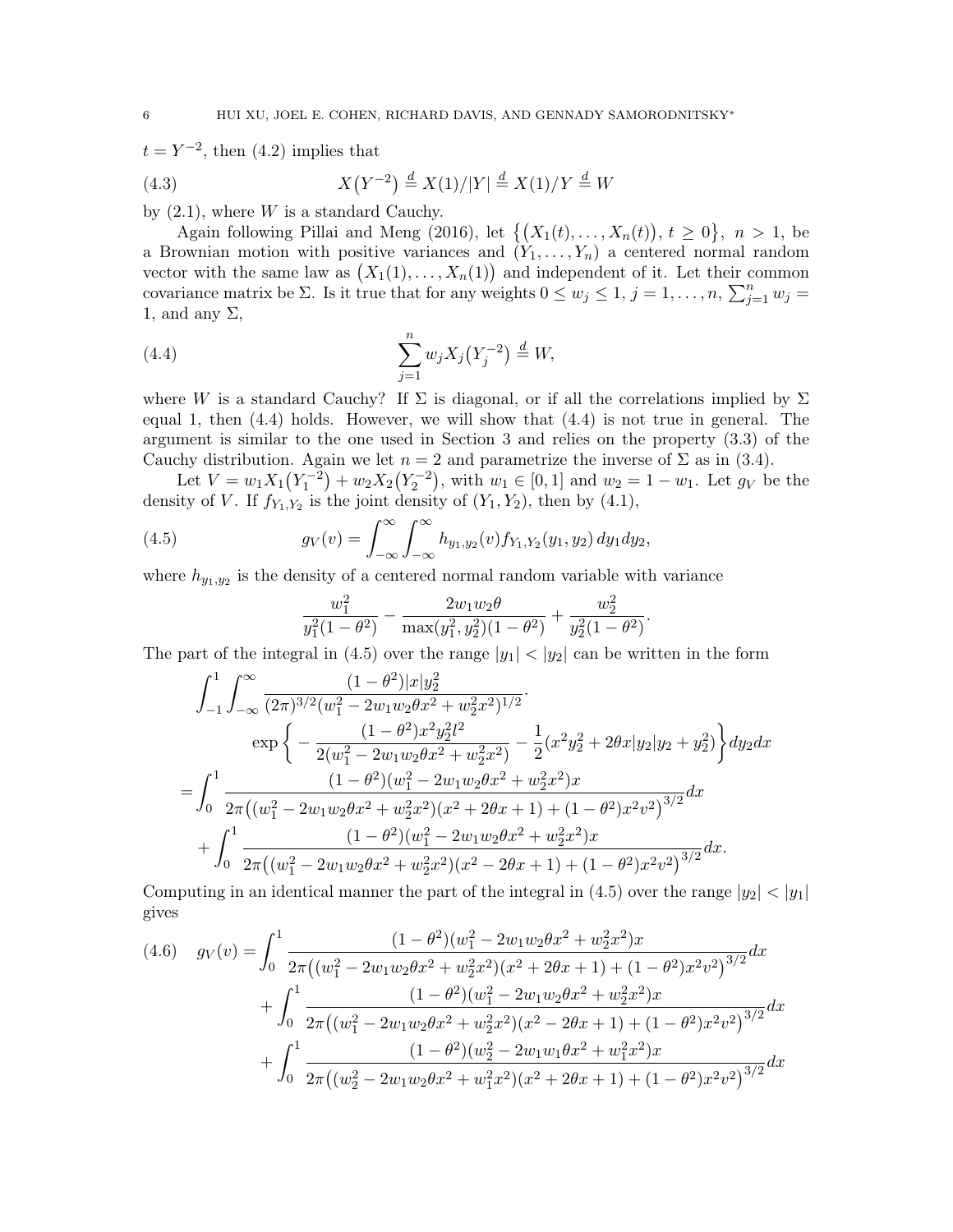$$
+\int_0^1 \frac{(1-\theta^2)(w_2^2 - 2w_1w_2\theta x^2 + w_1^2x^2)x}{2\pi\left((w_2^2 - 2w_1w_2\theta x^2 + w_1^2x^2)(x^2 - 2\theta x + 1) + (1 - \theta^2)x^2v^2\right)^{3/2}}dx.
$$

We will prove that (3.6) still holds, independently of  $\theta$  in (3.4) and independently of the weights  $(w_1, w_2)$ . Assuming that this is the case, the claim that  $g_V$  cannot be a Cauchy density for all choices of  $\theta$  and  $(w_1, w_2)$  will, as in Section 3, follow once we show that, for any  $0 < w_1 < 1$ , the function  $q_V(0)$  has a strictly positive derivative in  $\theta$  at  $\theta = 0$ . By  $(4.6),$ 

$$
g_V(0) = \int_0^1 \frac{(1 - \theta^2)(w_1^2 - 2w_1w_2\theta x^2 + w_2^2x^2)x}{2\pi(w_1^2 - 2w_1w_2\theta x^2 + w_2^2x^2)^{3/2}(x^2 + 2\theta x + 1)^{3/2}} dx
$$
  
+ 
$$
\int_0^1 \frac{(1 - \theta^2)(w_1^2 - 2w_1w_2\theta x^2 + w_2^2x^2)x}{2\pi(w_1^2 - 2w_1w_2\theta x^2 + w_2^2x^2)^{3/2}(x^2 - 2\theta x + 1)^{3/2}} dx
$$
  
+ 
$$
\int_0^1 \frac{(1 - \theta^2)(w_2^2 - 2w_1w_1\theta x^2 + w_1^2x^2)x}{2\pi(w_2^2 - 2w_1w_2\theta x^2 + w_1^2x^2)^{3/2}(x^2 + 2\theta x + 1)^{3/2}} dx
$$
  
+ 
$$
\int_0^1 \frac{(1 - \theta^2)(w_2^2 - 2w_1w_2\theta x^2 + w_1^2x^2)x}{2\pi(w_2^2 - 2w_1w_2\theta x^2 + w_1^2x^2)^{3/2}(x^2 - 2\theta x + 1)^{3/2}} dx.
$$

It is elementary that one may differentiate with respect to  $\theta$  inside the integrals to obtain  $\sim$  1 3  $\int_1^1$ 3

$$
\frac{\partial g_V(0)}{\partial \theta}\Big|_{\theta=0} = \int_0^1 \frac{w_1 w_2 x^3}{\pi (w_1^2 + w_2^2 x^2)^{3/2} (x^2 + 1)^{3/2}} dx + \int_0^1 \frac{w_1 w_2 x^3}{\pi (w_2^2 + w_1^2 x^2)^{3/2} (x^2 + 1)^{3/2}} dx > 0,
$$
as promised.

It remains to prove (3.6). We use (4.6) and we write in the obvious notation

$$
v^{2}g_{V}(v) = I_{1}(v) + I_{2}(v) + I_{3}(v) + I_{4}(v).
$$

We have, as  $v \to \infty$ ,

$$
I_1(v) \sim (1 - \theta^2) w_1^2 \int_0^1 \frac{xv^2}{2\pi (w_1^2 + (1 - \theta^2)v^2 x^2)^{3/2}} dx
$$
  
=  $w_1 \int_0^{v(1 - \theta^2)^{1/2}/w_1} \frac{x}{2\pi (x^2 + 1)^{3/2}} dx \to w_1 \int_0^\infty \frac{x}{2\pi (x^2 + 1)^{3/2}} dx = w_1/(2\pi).$ 

Similarly, as  $v \to \infty$ ,

$$
I_2(v) \to w_1/(2\pi), \quad I_3(v) \to w_2/(2\pi), \quad I_4(v) \to w_2/(2\pi),
$$

and (3.6) follows from the fact that  $w_1 + w_2 = 1$ .

In summary, (4.4) does not hold for all values of the parameters. We prove the stronger contrary result that, for any choice of  $(w_1, w_2)$  with  $0 < w_1 < 1$ ,  $w_1 + w_2 = 1$ , the sum on the left side of (4.4) does not have a Cauchy distribution for all  $\theta$  in an arbitrarily small neighborhood of the origin.

## 5. Conclusions

Two natural transformations of multivariate normal vectors considered here and the similar transformation Pillai and Meng (2016) considered all result in a Cauchy distribution if the covariance matrix of the normal ingredients is diagonal, or if all the correlations implied by the covariance matrix equal 1. However, the transformation (2.2) Pillai and Meng (2016) considered produces a Cauchy distribution regardless of the normal covariance